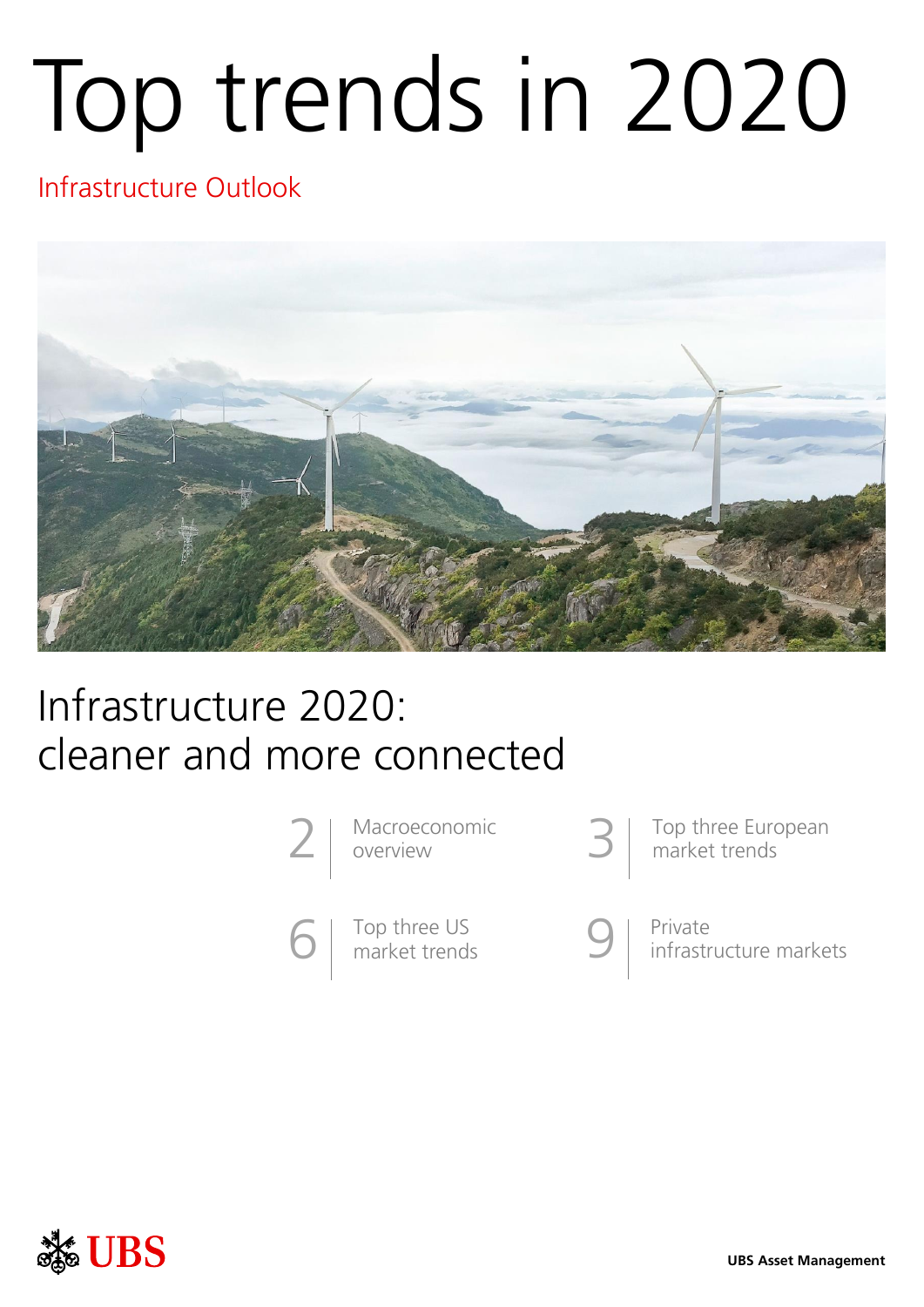# Top infrastructure trends for 2020

This paper focuses on three key themes in Europe and North America to help investors navigate portfolio allocation decisions. A unifying trend across regions is customers demanding more action to combat climate change, meaning more investment opportunities in low carbon infrastructure and risks for carbon-intensive sectors. We're also seeing opportunities in digital infrastructure with infrastructure investors continuing to invest heavily into the sector which is underpinned by the increasing essentiality of connectivity. Broader private infrastructure debt and equity markets also appear healthy despite the more challenging political and economic environment.

### Macroeconomic overview

In 2019, both economic forecasts and interest rate and bond yield projections have been cut. Concerns abound over prospects for the global economy and whether it will enter recession in 2020. Indeed, some economies, such as Germany and Singapore, are already skirting technical recessions, while Hong Kong is already there as protests take their toll on economic activity. That said, the main economies of the world continue to show growth, albeit weakening.

World trade volumes have reversed, and in the three months to August were down 1.5% compared to a year earlier. The impact has mainly been felt in industry where, over the same period, world industrial production growth slowed to 0.7%. This is the most pronounced slowdown since the financial crisis. A key question is whether the service sector can remain resilient, having held up reasonably well. It is quite possible that weakness in trade and manufacturing will eventually spill over. The likelihood of recession has risen, with Oxford Economics putting the probability of recession in the US over the next 12 months at 40%, up from below 30% at the start of the year.

The key global recession indicators flashing red at the moment are the US yield curve and world industrial production, though unconventional monetary policies mean the predictive power of the yield curve might be diminished. The term premium on long dated bonds has fallen, making an inversion easier to achieve than in the past. Other recession indicators include US corporate earnings and commodity prices, which are currently flashing amber, and global stocks, corporate bond spreads and US credit standards, which remain green.

The escalation of the trade war and cooling growth has spurred central banks around the world to action and seen a U-turn in monetary policy. The Federal Reserve has cut US rates three times, largely reversing the four hikes of 2018. However, it is unclear whether the Fed has been driving markets or responding to them; what Ben Bernanke called a "hall of mirrors". In September, the ECB cut its deposit rate to -0.5%, extended its forward guidance and restarted its asset purchase program at EUR 20 billion a month.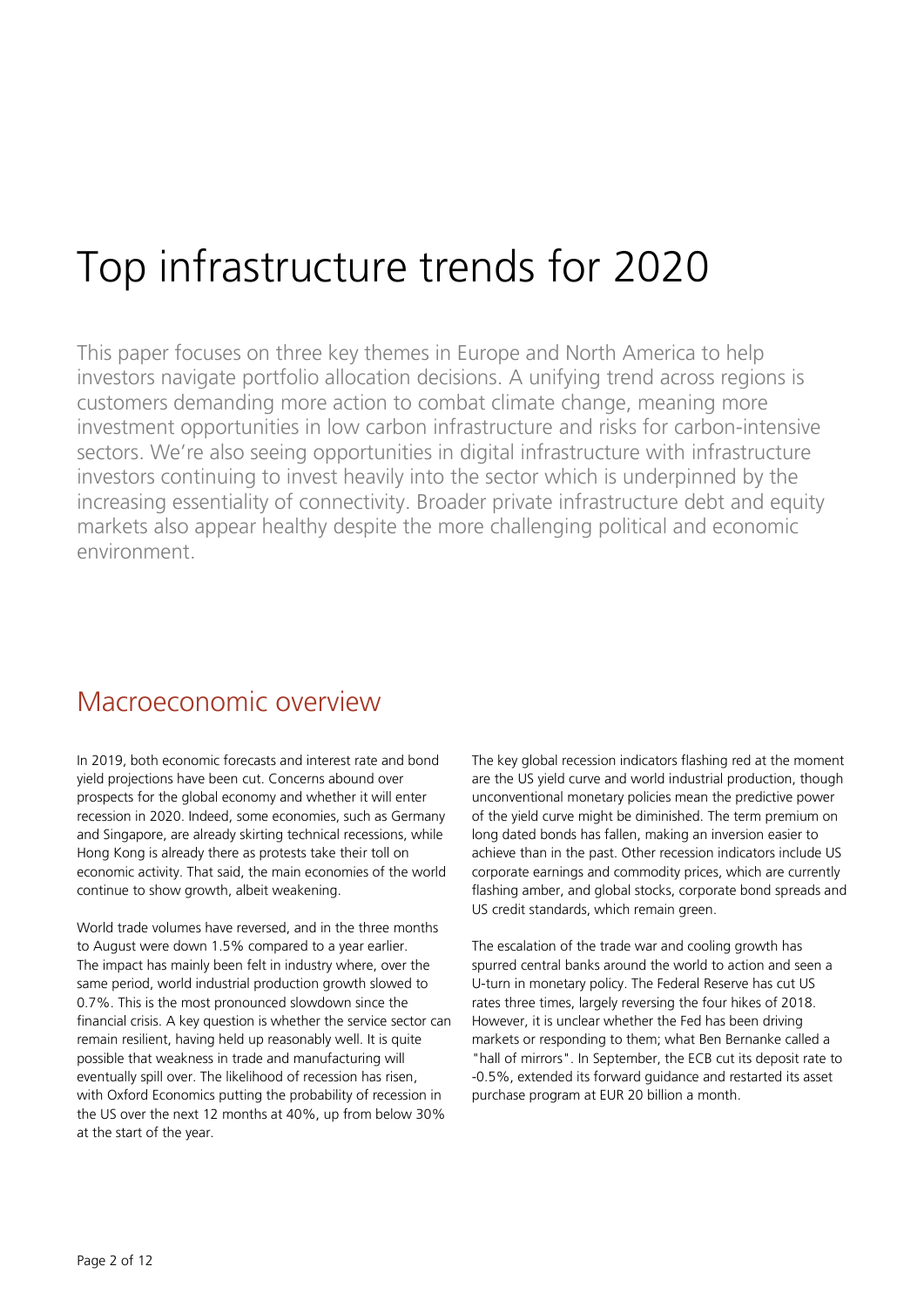## Top three European market trends

#### **A climate emergency: a changing perspective or empty new words?**

The Collins Dictionary word of 2019 was "climate-strike" boosted, in part, by the Extinction Rebellion movement. Other climate-related vocabulary such as climate emergency and *flygsham* (flight-shaming) also entered the mainstream.

Fitting then that the newly appointed European Commission (EC) President, Ursula von der Leyen, has made environmental protection her number one priority and is promising to deliver a "green deal" for Europe in her first 100 days. The deal will set out the roadmap to achieve a tightening of the European Union's emission reduction targets for 2030 to 55% from 40% (vs. 1990 levels) and net zero by 2050. To achieve this, the EU is planning to unlock EUR 1 trillion of funding for "climate action and environmental sustainable investment" over the next decade. The target of achieving net zero by 2050 is hugely ambitious and will require a coherent set of policies for investment across all sectors of the economy.

#### **Figure 1: EU emissions have fallen 22% since 1990** Million tons of carbon dioxide equivalent (Mt  $CO<sub>2</sub>e$ )



Source: European Environment Agency, November 2018

The EU has already made a number of meaningful policy steps. The reforms to the EU Emission Trading Scheme (ETS) market (discussed in <u>last year's outlook</u>) resulted in average carbon prices in 2019 of EUR 25/ton. The recent announcement that the European Investment Bank will cease issuing loans for projects aimed at coal, oil and natural gas infrastructure by 2021 is another sign of substance. However, when Ms. von der Leyen looks at the EU's actual and historical emissions, it may be transportation that gives her greatest cause for concern: emissions are 28% higher than in 1990 and have increased for the fifth year in a row. In many respects, energy was the low-hanging fruit whereas lowering transportationrelated emissions requires some innovative thinking.

The push for electric vehicles (EVs) in Europe will certainly help, but it seems inevitable that the aviation industry will continue to face scrutiny. There is currently no EU-wide policy on aviation taxes with a large range of country-level taxes applied across the bloc.

#### **Figure 2: Wide range of aviation taxes across Europe Average aviation taxes per passenger**

(EUR, total taxes/passengers)



Source: Draft European Commission (leaked) study on aviation taxes, 2018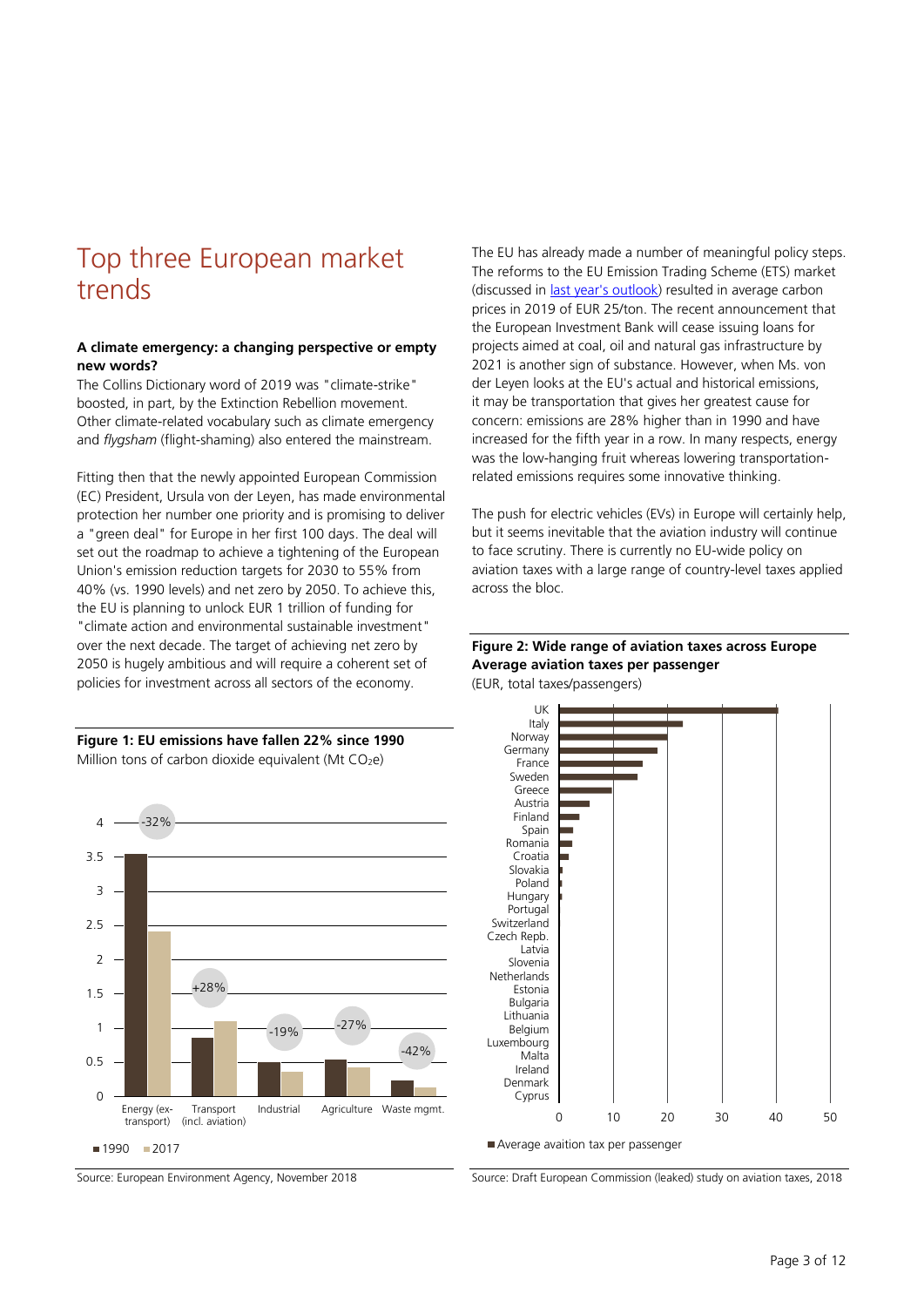A leaked EC report highlighted two possible measures to reduce aviation emissions: applying VAT on all tickets; and applying a fuel tax on flights within and departing the EU. Flights across the EU could fall by 19% and 11% in the VAT and the fuel tax scenarios, respectively. The report argued, however, that the net impact for EU jobs and GDP would be limited if the proceeds were reinvested in the economy. The result varies between countries, and those with low existing taxes would likely be the most impacted if either of these hypothetical scenarios were to emerge. It is worth highlighting that getting an EU-wide policy of this nature passed would be a significant undertaking.

In summary, the EC has unveiled ambitious plans but the devil will be in detail of the green deal. The potential surge in investment should be a positive for investors with a focus on energy transition. On the other hand, the target of net zero by 2050 could mean taxes on aviation which would be negative for certain airport investors.

#### **QE is back, but where is the growth coming from?**

Last year we opined that the political environment, namely the rise of populism and trade wars, was dragging on the European economy. Nowadays, while the European political environment seems to have settled, economic prospects continue to look relatively bleak: growth of 0.2% in 3Q beat consensus forecast expectations; however, sentiment remains depressed and industrial production is in negative territory. In fairness, there has been a general deceleration in the global economy which has weighed on the eurozone, particularly the external sector. The added political uncertainty has also been a drag with the fallout from the trade wars hitting manufacturing and the impasse over Brexit weighing on private investment.



#### **Figure 3: Declining growth across Europe** Real GDP (%, YoY)

Mr. Draghi's parting gifts to the eurozone were another base rate cut and the restarting of the ECB's asset purchase program at EUR 20 billion per month. The new ECB President, Christine Lagarde, is facing a eurozone economy with declining GDP growth and inflation that is stubbornly low, and few untapped policy measures in her arsenal. Additionally, while the political threats have recently dissipated, risks loom on the horizon with the UK elections and continued uncertainty over the form of their exit from the EU.

Infrastructure investors with UK exposure will anxiously follow the outcome of the 12 December election. A key strand of the Labour Party's policy is the nationalization of key entities and sectors, including railways, electricity distribution, Royal Mail, water utilities and BT Openreach. This would likely result in impairments for the owners of these assets.

We continue to favor unregulated assets over regulated assets in Europe given the low interest rate and inflation environment, and the continued public pressure on the private ownership of infrastructure assets across Europe.

#### **Telecommunications investment continues to surge**

We noted in last year's outlook that infrastructure investors were becoming increasingly active in the telecommunication space. This trend continued in 2019, with the German and UK fiber markets particularly active: EQT, KKR, Basalt and MIRA made large investments through the acquisitions of Inexio, Hyperoptic, Manx Telecom and KCom, respectively.

KCom is the latest in a series of telecommunication companies to be de-listed, reflecting the increase in mega-funds in the infrastructure market. There is also a strong argument, however, that fiber assets are better suited to private investors given the high capex requirements and long payback periods versus a more short-term, dividend-focused model in the public market. Telecommunication companies also continued to dispose of assets, taking advantage of high multiples for secure assets. In 2019, Vodafone and KPN sold their non-core data centers to infrastructure investors.

Page 4 of 12 Source: Oxford economics, November 2019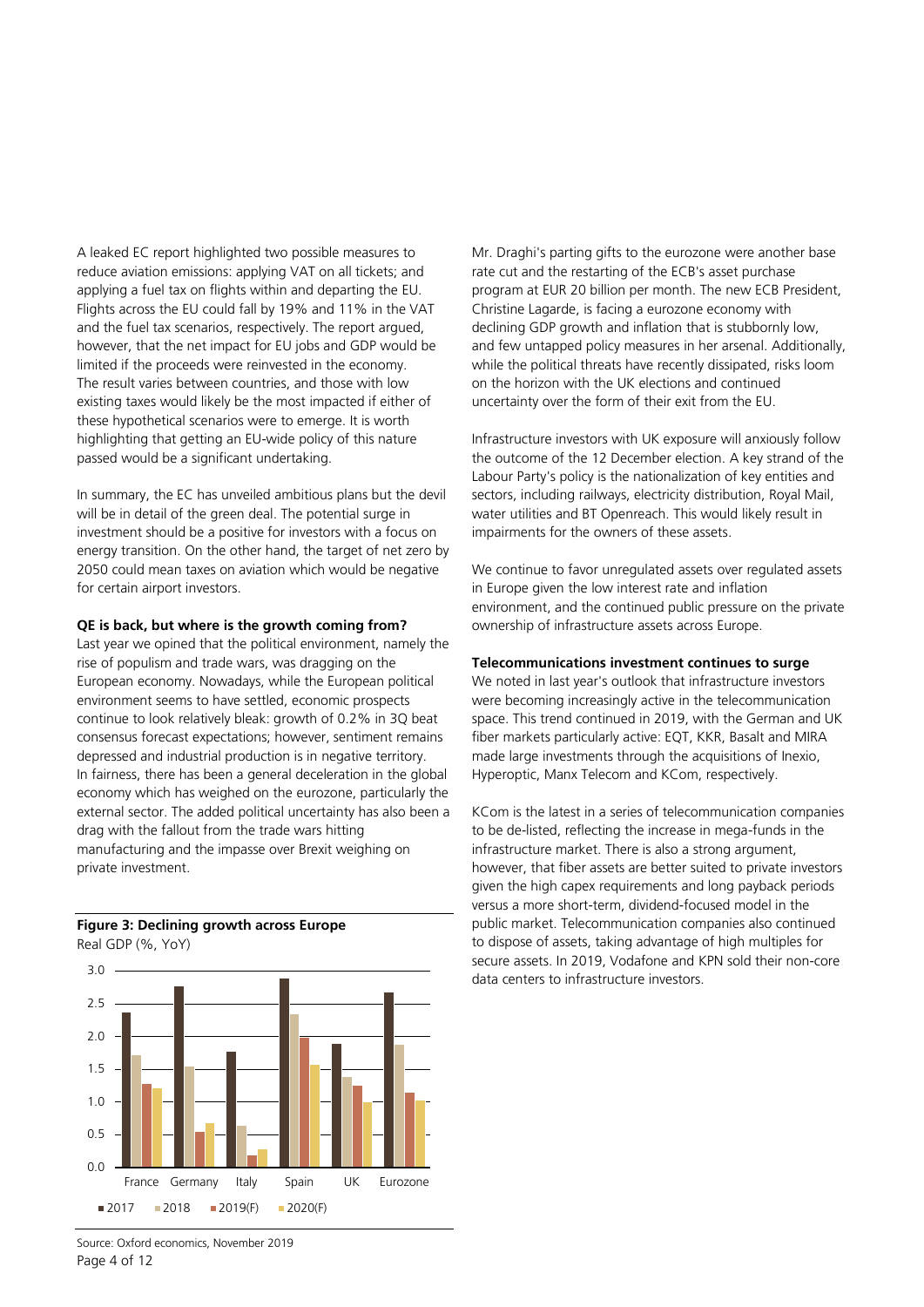

**Figure 4: Increasing requirement for bandwidth and low latency**. Milliseconds (y-axis) and megabits/second (x-axis)

Source: GSMA Intelligence, ADC consulting group, edited by UBS Asset Management, Real Estate & Private Markets (REPM), August 2019

Figure 4 gives a high level view of the applications and devices that require high bandwidth and/or low latency. Broadly speaking, if you believe that the applications and devices listed in the "emerging" segment will become mainstream in the next 5-10 years, then this is supportive of significant investments requirements in both fiber and data centers.

As well as storing data, data centers are required to process and distribute data across networks. To create low latency, more data centers will be required close to data dense areas (so called "edge" data centers) as latency is a function of distance.

While we are bullish on the fundamental drivers behind the investment into digital infrastructure, we are also mindful of the risks, as outlined in our previous paper [\(click here](https://www.ubs.com/global/en/asset-management/insights/asset-class-research/real-assets/2019/new-opportunities.html) to read). For example, the business case for fiber take-up rates needs to be based on the speed and cost of users' existing connection, and must reflect the nuances of each particular market. According to Analysys Mason, the average UK user consumes 117GB per month at home. Around 80% of this traffic is fixed-line, with TV accounting for approximately 50% of traffic. In Austria, the monthly figure drops to 51GB with only around 60% coming from a fixed line. Therefore, all other things being equal, the penetration rate for full fiber in the UK should be significantly higher than in Austria.

Mobile or fixed wireless access (FWA) substitution is a risk but the magnitude depends on the region that you operate in. Figure 5 shows that at a global level, most 5G mobile and FWA solutions use an existing low or mid-band spectrum, which will not be able to deliver equivalent speeds or reliability to fiber. It will, however, be sufficient for a certain cohort and this should be considered when assessing an opportunity.



#### **Figure 5: Most 5G networks are using low and mid-band spectrum**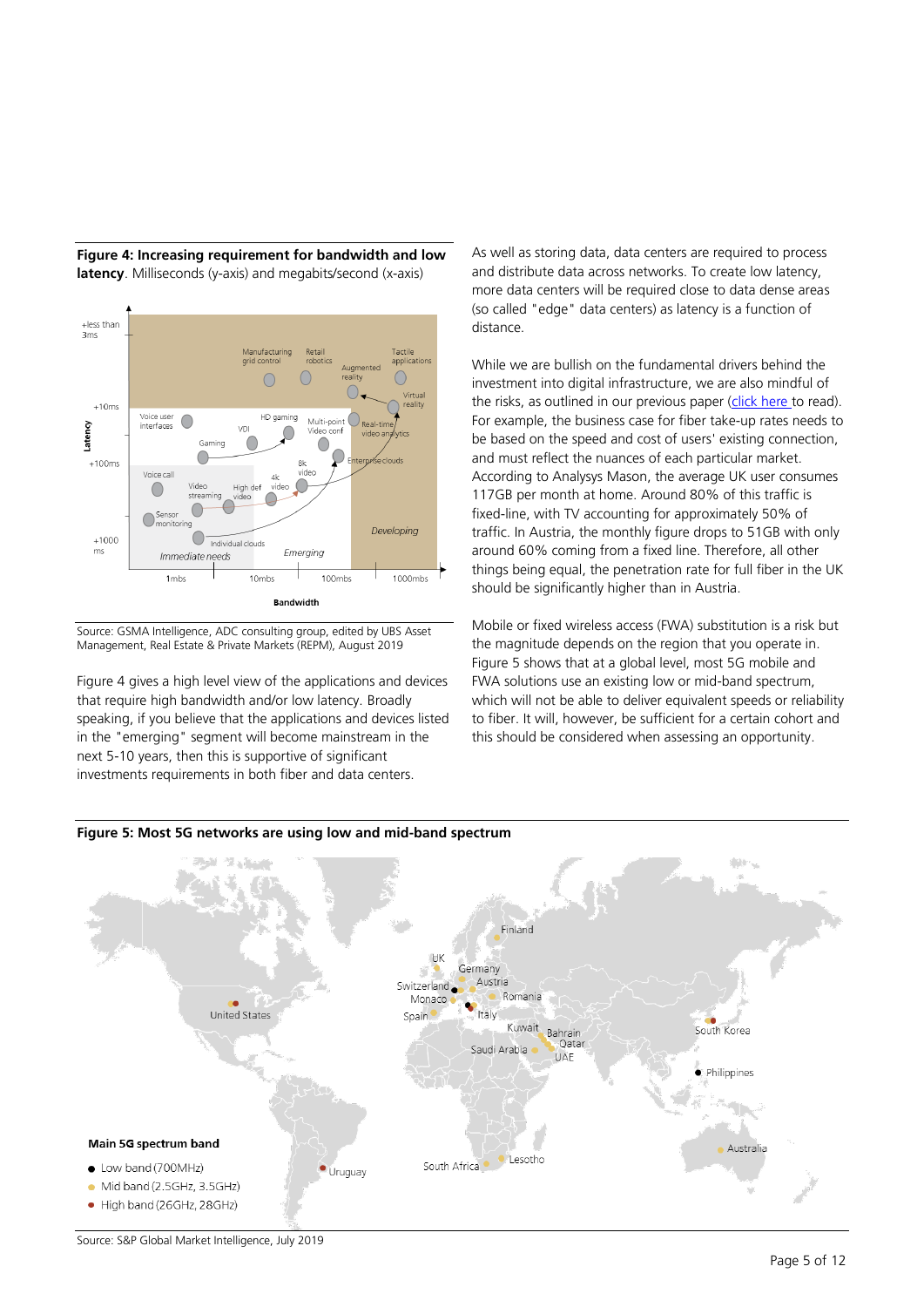# Top three US market trends

#### **Sorting through the 2020 US election noise**

With the upcoming 2020 elections, we will most likely see an increasing number of headlines about government infrastructure spending, as politicians love to make speeches full of platitudes about the country's "crumbling infrastructure", without offering any realistic solutions.

For example, there has been a lot of hype around President Trump's trillion dollar infrastructure plan since 2016, as it is one of the few areas within politics that has bipartisan support. Yet nothing has happened, despite the Republican Party having control over Congress for two of those years.

Even now, Democratic Party candidates have thrown out some large numbers for infrastructure spending, with little details on where the money is from (usually a vague combination of corporate tax cut reversals and wealth tax). Given the recent lack of success by the Republicans, we are skeptical that the Democrats would do better even if they win the White House and Congress.

The truth is that the private infrastructure industry has thrived without broad federal support. If anything, private infrastructure investors should be wary of an ill-devised federal infrastructure plan. If the government is simply directing a trillion dollars into uneconomic infrastructure projects while reversing corporate tax cuts, private investors will see their returns compress, as opportunities get crowded out while corporate tax rates increase.

On the other hand, any policies that increases the amount of privatizations, public-private partnerships and financial incentives would be positive for investors, as it increases the investable universe, and helps utilize the large amounts of dry powder that is currently sitting on the sidelines. Unfortunately, none of the current infrastructure proposals appear to be heading towards this direction.

This does not mean the elections are irrelevant to infrastructure investors. There are several specific industries that have entered the spotlight (or crosshairs), which we highlight below:

#### *Oil and Gas:*

A number of Democratic Party candidates have talked about banning fracking (hydraulic fracturing) in the US completely, which will adversely impact oil and gas infrastructure such as pipelines, power stations and export terminals.

We believe an outright ban would be difficult to achieve politically, given its importance to the broader economy. Oil and gas infrastructure investments totaled almost USD 200 billion in North America since 2014, accounting for around 40% of all infrastructure investments (Figure 6).



#### **Figure 6: North America infrastructure deals**  (USD million)

Source: Inframation, November 2019

The state of Colorado offers an interesting case study. Despite being a left-leaning state where Democrats control both chambers of the state assembly, and with a Democratic governor who wants the state's electricity to be 100% renewable by 2040, state residents actually voted against having more restrictions on fracking near schools and homes during the 2018 mid-term elections.

The debate around fracking is therefore clearly not black and white, as there are socioeconomic – and even geopolitical – arguments beyond just the environmental. However, even if there is no outright fracking ban, regulations can certainly still tighten further, which is a risk that investors will have to price in when investing in this sector.

#### *Telecommunications:*

US politicians are broadly supportive of the roll-out of high speed internet via technologies such as 5G and fiber, as the US has arguably already fallen behind other parts of the world in some of these areas. There is now political consensus for the US to regain and maintain its technological edge, especially since countries like China are looking to dominate the next generation of technological standards.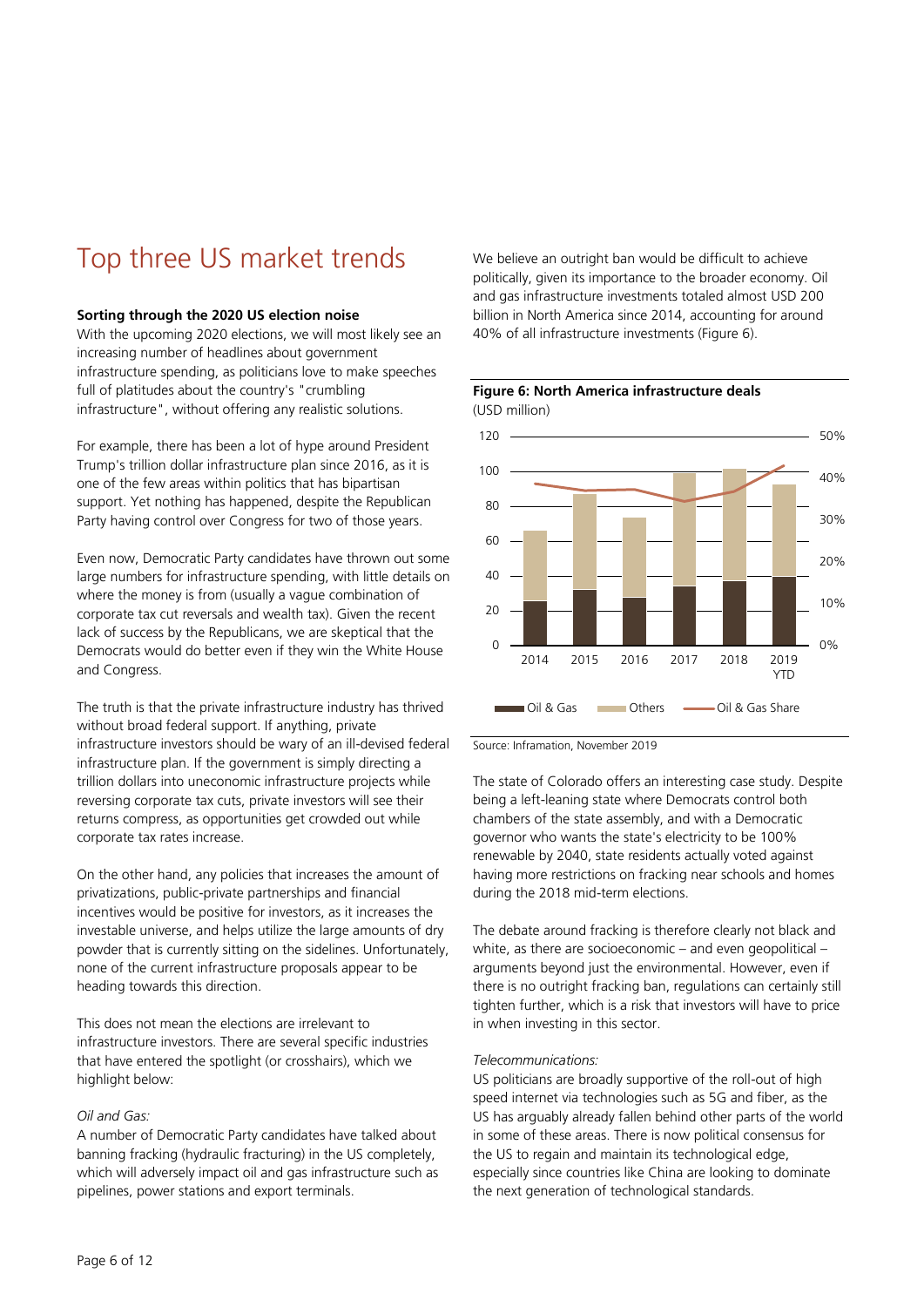On a more local level, politicians are also supportive of high speed internet development, especially in rural areas where there is currently a severe urban-rural divide. 97% of the US population in urban areas can access high speed internet vs. 65% in rural areas . Bridging this digital divide is therefore politically appealing, especially since rural populations also tend to be swing voters.

#### *Renewables:*

In 2019, a bipartisan group of lawmakers introduced a bill to congress to extend the Investment Tax Credit (ITC), an important subsidy for the renewable energy industry. This bill will likely come under more focus in 2020 or after the elections in 2021.

Although such bipartisan support for clean energy may surprise those who are not familiar with the US, we would point out that the top three wind power generating states are Texas, Iowa and Oklahoma – states that voted for Donald Trump in the 2016 election. As we have noted in the previous example of Colorado, clean energy and fossil fuels are not necessarily seen as mutually exclusive in the US. Both sources of energy appear to have a role in the current energy transition, although renewables face fewer regulatory risks.

#### **The people have spoken, and they demand clean energy**

The bipartisan support that politicians have given to the renewable energy sector is simply a reflection of their constituents' views – people want cleaner energy.

One interesting development is that employees and investors of large corporations are also demanding more focus on sustainability. Many large corporates have therefore signed up to the RE100 initiative – where they commit to buy electricity from renewable sources through power purchase agreements (PPAs) – which provides a stable cash flow to renewable energy developers and investors.

We estimate that US corporates are on pace to sign 11GW of renewable energy PPAs in 2019 (Figure 7), accounting for a majority of global PPAs (although Europe has also experienced significant growth in recent years). The number of RE100 signatories has also increased by 35% in 2019, a positive leading indicator for the future demand of corporate PPAs.

#### **Figure 7: Renewables corporate PPA capacity signed**  (GW) **and number of RE100 signatories**



Source: Bloomberg, Greentech Media, RE100, November 2019

Another important development for the renewables sector is the recent increase in extreme weather events. According to the National Centers for Environmental Information<sup>1</sup>, 2019 is the fifth consecutive year in which the US has seen more than ten natural disaster events (costing at least a billion dollars each and adjusted for inflation) vs. an average of four such events per year back in the 1980s and 1990s.

The impact of climate change has become more tangible, as millions of families have to grapple with the fallout of these disasters. For example, wildfires in California in the last two years have driven the local utility, Pacific Gas and Electric Company, into bankruptcy. This has led to constant blackouts across communities, which are expected to last another 10 years. As their utility can no longer provide a reliable essential service, resident have chosen to install solar panels and battery packs in their homes, not as a result of their political or environmental views, but for their own survival.

Although the climate change movement in the US has not reached the same level of fever pitch as Europe, there is still significant demand for both utility-scale and distributed renewable energy, which investors can capitalize on.

1

www.ncdc.noaa.gov/billions/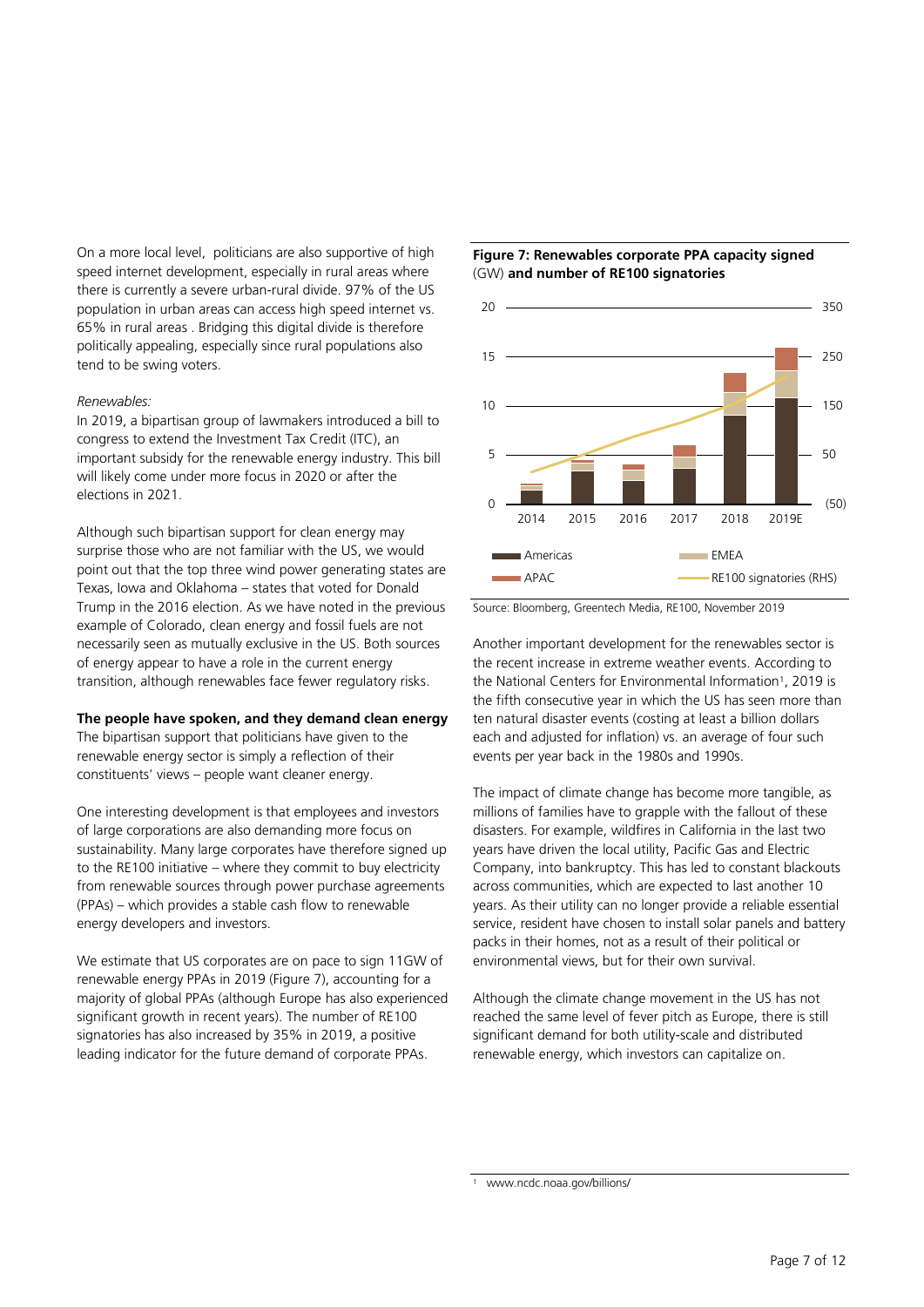#### **Emerging technologies in energy… looking for the next big infrastructure opportunity**

As competition rises for infrastructure assets, investors are looking to identify the next big opportunities. Just as renewables experienced a global renaissance a decade ago, there are a number of emerging technologies in the energy sector that has significant potential in the next decade. We highlight several below:

#### *Energy storage:*

The biggest issue facing renewable energy is the unpredictability of wind and solar, and batteries have become the obvious solution to solve this problem. For example, the large amount of solar panels in California create an oversupply of electricity around noon when the sun is shining the brightest and demand is relatively weak, which leads to very low power prices around those hours. After 5pm, as people return home from work and turn on their appliances, demand jumps while solar generation wanes after sunset (leading to a spike in prices at around 6pm – see Figure 8). A battery can therefore charge itself when prices are cheap, and discharge when prices are higher, thus earning an arbitrage revenue.



Note: Based on South California Edison West real-time prices Source: Bloomberg, CAISO, November 2019

Consumers can also install smaller batteries at home to supplement the electricity that they already generate from their rooftop solar panels. As discussed, this offers an attractive value proposition in places like California, where electricity from the grid has become unreliable.

Regulatory changes in the past two years and the falling costs of lithium-ion batteries have pushed energy storage projects to the fore, and we believe we will see an exponential number of projects coming online in the next few years.

#### *Electric vehicle charging stations:*

With the proliferation of electric vehicles (EVs), the US, Europe and China will need 40 million additional EV chargers through 2030, or around USD 50 billion of investments, according to McKinsey. This opens up opportunities for infrastructure investors, although there are some issues that investors must consider.

First, location matters as residents in different places will likely have different charging habits. For example, in areas with multiple solar panels, customers will charge their vehicles during the day; ie. at their workplace when power prices are low. In other areas, customers may prefer charging overnight at home. Next, picking the right technology is important, as the industry is still standardizing charging and payment mechanisms. Investors must watch out for technological obsolescence risk.

Finally, investors should scrutinize the potential revenue models and ask questions; eg. (i) is there is exposure to electricity price volatility?; (ii) are there long-term contract opportunities with municipal or private vehicle fleets?; and (iii) are rent discounts or government subsidies available?

#### *Smart meters and grids:*

In an increasingly connected world where data is king, smart meters and grids are gaining popularity as they collect and share data across all stakeholders along the energy supply chain, including power stations, batteries, grids, households, EVs and charging stations. This means that supply and demand can quickly adapt in real-time to changing conditions and power prices, as there is now full information transparency.

In one prominent example, the city of Houston in Texas credited smart meters in helping them during Hurricane Harvey in 2017, when smart meters automatically transmitted critical consumption data, helping the grid company identify outages even before residents knew.

For investors, potential revenues can come from services such as the installation, maintenance, data collection and data analysis, or from lease payments under an equipment leasing model. It is also possible to receive revenue guarantees or regulated returns from governments, depending on local policies. The US currently lags behind Europe in the adoption of these technologies, but with the recent rise of extreme weather events, the call for grid modernization is gaining traction.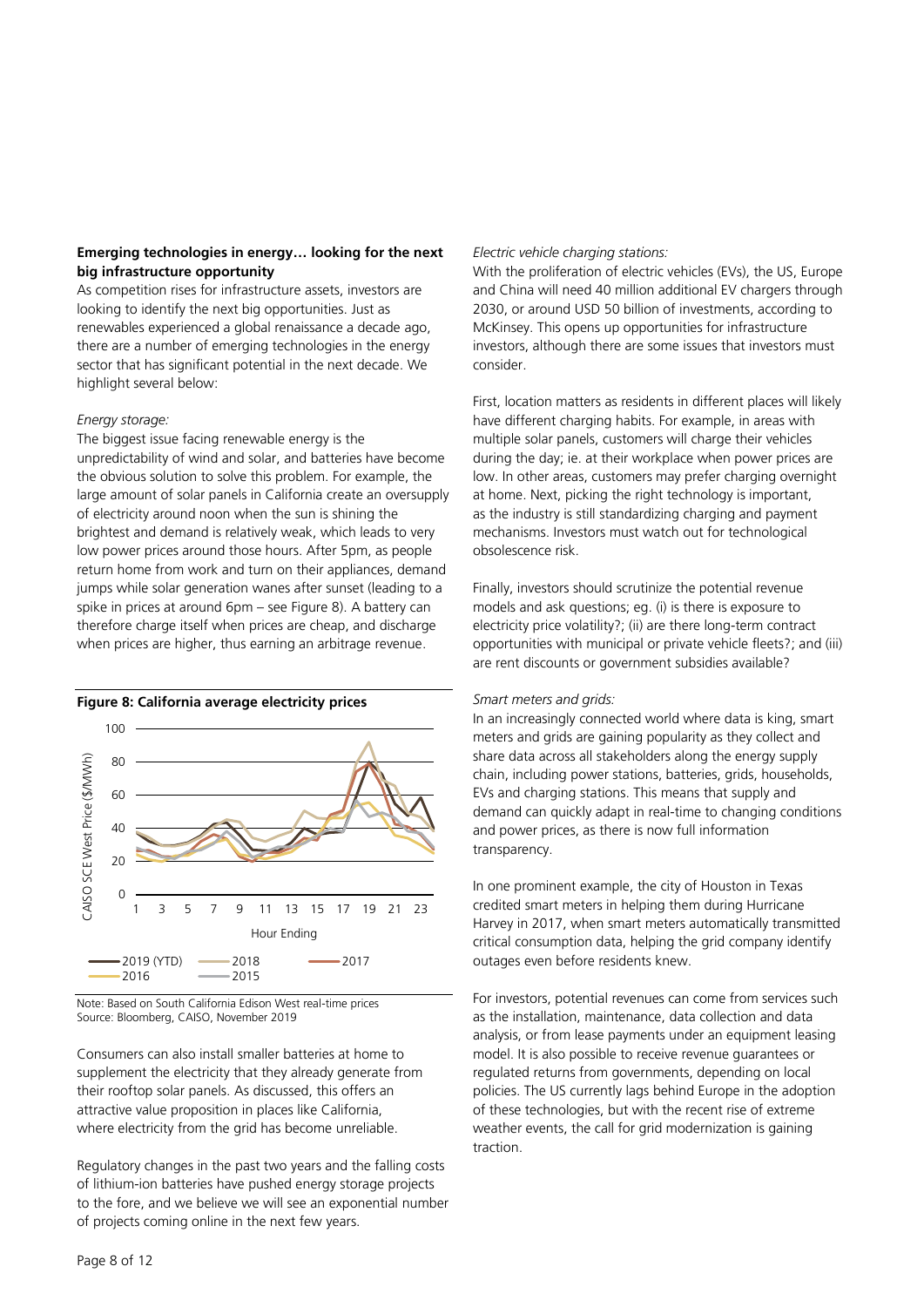## Private infrastructure markets

#### **Infrastructure equity**

Infrastructure fundraising has, so far, failed to live up to a bumper 2018 with capital raised to date of USD 58.3 billion (versus USD 94.1 billion for the 2018 calendar year – see Figure 9). Some mega-funds are targeting final closes in 4Q which may bump the numbers up, perhaps to 2017 levels of circa USD 80 billion. Nonetheless, investors remain positive about the asset class. Preqin's 2019 survey reported that 84% of investors felt the asset class has met or exceeded their expectations while 50% expect to increase their long-term allocation vs. 6% looking to reduce their exposure.



Source: Preqin, November 2019

We observe that the increased capital flowing into the infrastructure sector is causing a shift in investment style to more non-core strategies: around 50%<sup>2</sup> of the funds raised for 2018 and 2019 vintages were for non-core strategies.

It can sometimes be difficult to read through the real estate nomenclature of core, core+, value-add and opportunistic. It is perhaps easier to think about style in terms of the income and capital composition of total returns.



(Gross total return %, local currency<sup>3</sup> )



Source: MSCI Global Quarterly Private Infrastructure Index, September 2018

Core strategies tend to be more income focused whereas value-add and opportunistic strategies rely more on capital growth to meet total returns. The move from non-core strategies can be seen in Figure 10 which shows that over the past five years, the capital component of total returns makes up around 65% of total returns.

Gross absolute returns were strong for the 12 months to June 2019 at 13.2% versus 12.5% over the same period in 2018. The transportation sector delivered 16.5% over the period while returns for power were 11% to June 2019.

In addition to the shift to riskier strategies, the inflows into private markets have also resulted in valuations that are high by historical standards. Looking at the EV/EBITDA multiples in Figure 11, valuations remain elevated (near pre-financial crisis levels). However, the risk-free rate in late 2007 was around 4% versus circa 1% today. Interest rate expectations have also fallen significantly since the beginning of 2018, as central banks around the world have become more cautious about the state of the global economy.

<sup>2</sup> Preqin, November 2019

<sup>3</sup> The MSCI index is calculated in local currency and weighted towards Australia (45% at December 2017). Risk-free rates in Australia over the past 5 years have exceeded the G7 average by around 1.2%, resulting in higher overall returns versus a USD-denominated index.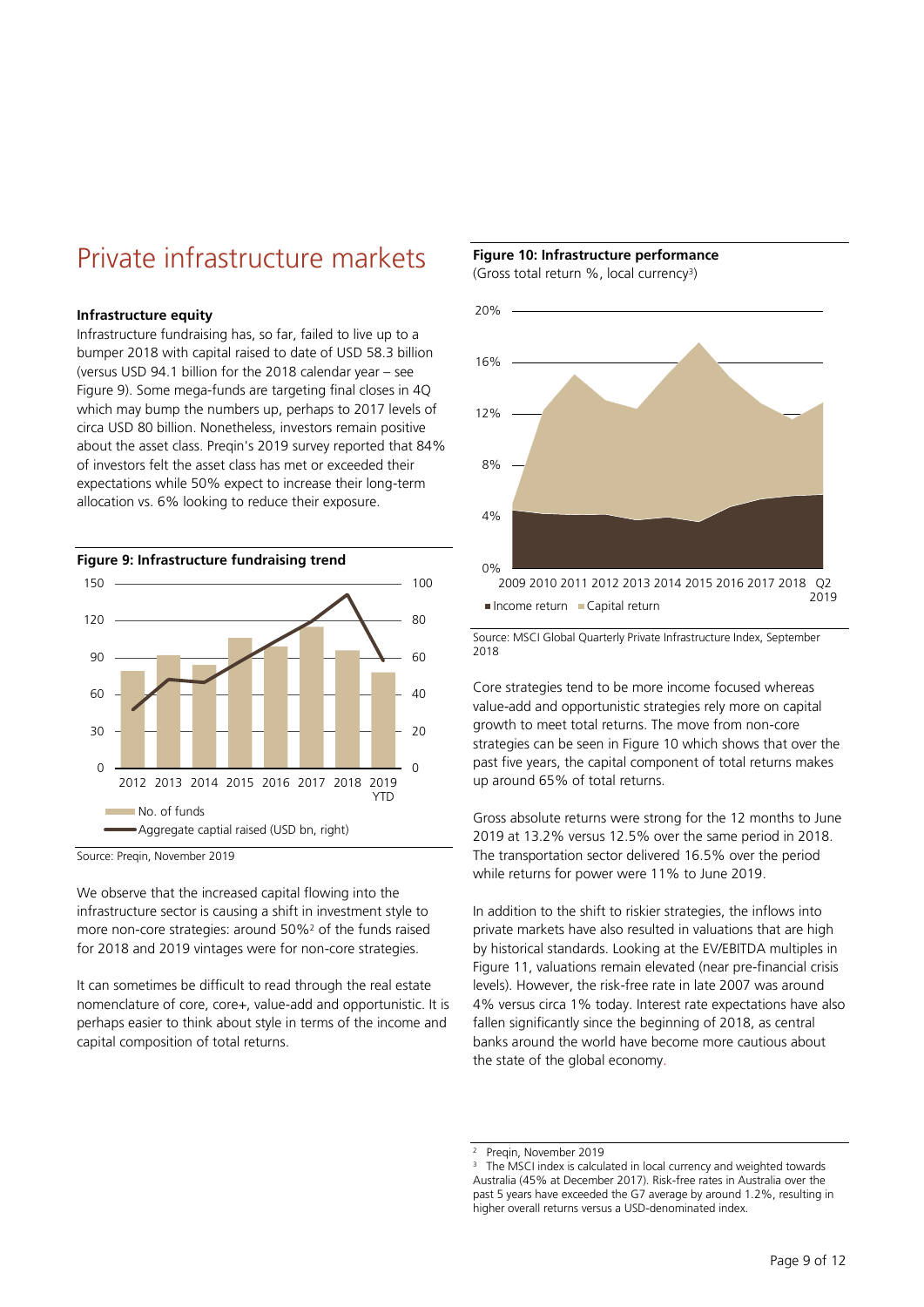

#### **Figure 11: Private infrastructure EV/EBITDA multiples remain elevated, especially versus public markets**

Source: UBS-AM Proprietary Database (based on 1,300 transactions), Mergermarket, InfraNews, Infrastructure Journal, Infrastructure investors, Bloomberg; November 2019

This has implications for both the cashflow of an infrastructure asset and the attractiveness of the asset class. Infrastructure assets are typically highly leveraged so the impact of lower rates on an infrastructure company's cashflow can be material. However, as EBITDA is calculated pre-debt service, the EV/EBITDA multiple does not adjust for the impact of lower rates making the overtime comparison less meaningful.

The low yield environment has contributed to the attractiveness of private markets with investors seeking to capture the premium which private markets can offer. Infrastructure has further benefited from its strong performance (see Figure 10).

The increased interest in the asset class has led to return compression; however, relative to risk-free rates, which have been trending down, infrastructure continues to provide an attractive premium. Additionally, the market is four times larger than 2007 with many new market participants and an increased understanding of the resilience of the asset class through economic cycles – which may mean that valuations have further to run.

In our view, what is more concerning is not where the multiples trade relative to history, but the fact that private multiples continue to trend above public market valuations, which is certainly not helped by the rising number of publiclytraded companies being taken private at a premium by megafunds. The risk of further correction in public markets provides a potential headwind to private infrastructure valuations.

Figure 11 shows that public valuation multiples have not increased since 2016 whereas private infrastructure valuations continued to grow. Overall, we believe that if listed infrastructure continues to have flat-to-declining valuations, then private markets should adjust, albeit with a lag.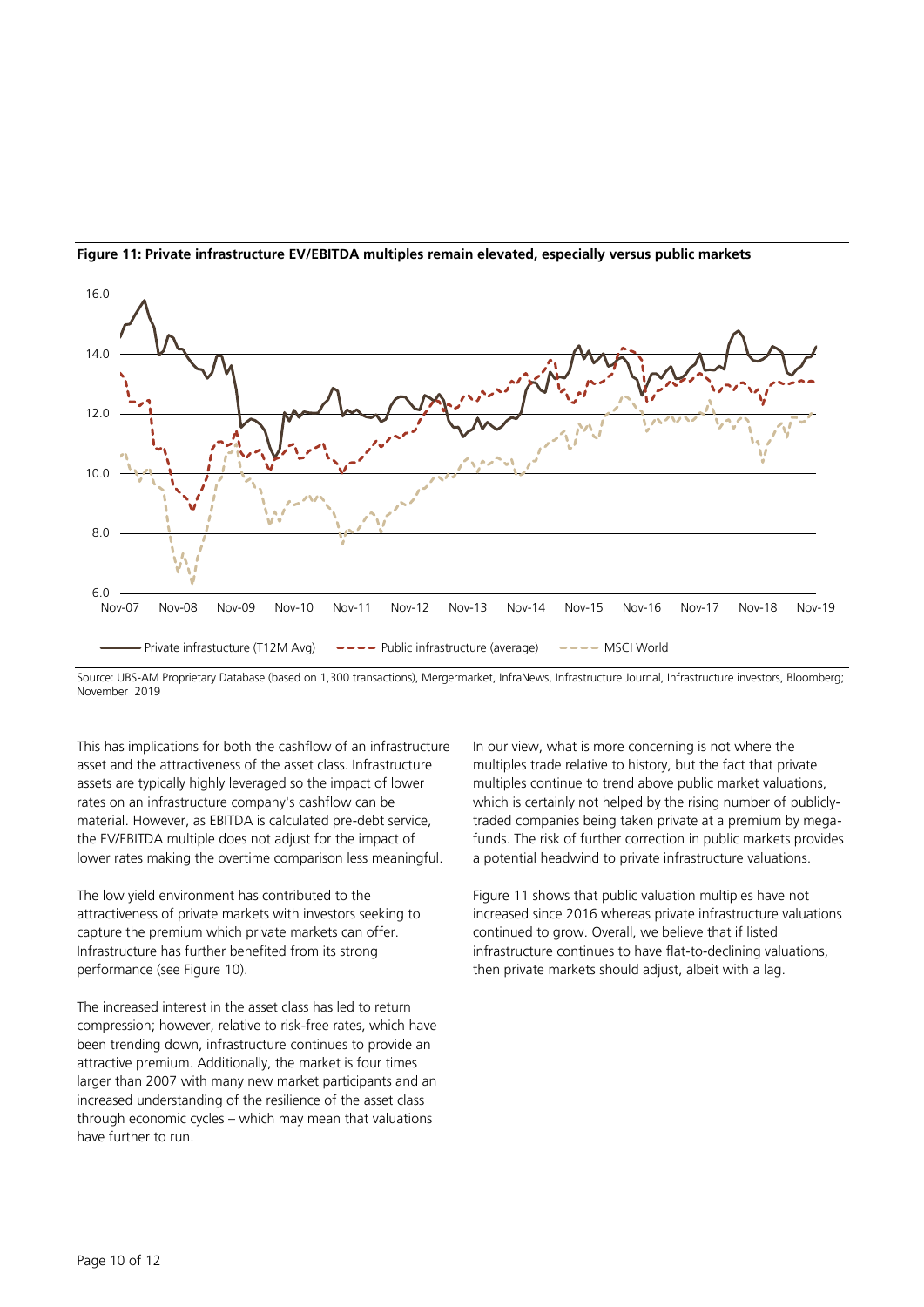#### **Infrastructure debt**

Infrastructure debt is increasingly becoming an important part of institutional investors' allocations. However, it is worth noting that bank financing still makes up 80-90%<sup>4</sup> of total financing in the infrastructure market.

The infrastructure debt fund market is growing in Europe with 19 senior debt strategies launched over the past two years, raising a cumulative EUR 5.4 billion. However, this is still small in the context of the size of the European private infrastructure debt market of EUR 118 billion 4 .

Fixed income yields have compressed significantly over the past 12 months. The 10-year swap rate has reduced from

0.8% at the start of the year to around 0.1%. At the same time, investment grade spreads have fallen by around 50bps (Figure 12), in part driven by slowing European economy and expectations of further rate cuts and QE. We expect rates to continue to come under pressure in 2020 with the ECB committed to ongoing purchases. Although high yield bonds are ineligible for purchase under the ECB's program, spreads are indirectly impacted by the compression in investment grade bonds as investors move up the risk curve to seek yield. Spreads in the infrastructure market have also reduced over the past 12 months; however, as described above, the market is still predominantly bank financed and so the reduction in spreads is less pronounced that in the public markets.

#### **Figure 12: Restarting of ECB bond purchasing program likely to compress spreads on public bonds**

|     | Apr. 2015                                                                |          |                      | Apr. 2016              |                            |  | Apr. 2017             |  |                            | Jan. 2018             |        |        |            | Jan. 2019 |          |        | Sep. 2019                                     |          |     |  |
|-----|--------------------------------------------------------------------------|----------|----------------------|------------------------|----------------------------|--|-----------------------|--|----------------------------|-----------------------|--------|--------|------------|-----------|----------|--------|-----------------------------------------------|----------|-----|--|
|     | <b>ECB</b> commences<br>EUR 50bn program<br>per month                    |          |                      | Expands to<br>EUR 80bn |                            |  | Tapers to<br>EUR 50bn |  |                            | Tapers to<br>EUR 20bn |        |        |            | End of QE |          |        | Announcement of<br>EUR 20bn from<br>Jan. 2020 |          |     |  |
| 120 |                                                                          |          |                      |                        |                            |  |                       |  |                            |                       |        |        |            |           |          |        |                                               |          | 600 |  |
| 100 |                                                                          |          |                      |                        |                            |  |                       |  |                            |                       |        |        |            |           |          |        |                                               |          | 500 |  |
| 80  |                                                                          |          |                      |                        |                            |  |                       |  |                            |                       |        |        |            |           |          |        |                                               |          | 400 |  |
| 60  |                                                                          |          |                      |                        |                            |  |                       |  |                            |                       |        |        |            | 300       |          |        |                                               |          |     |  |
| 40  |                                                                          |          |                      |                        |                            |  |                       |  |                            |                       |        |        |            |           |          |        |                                               |          | 200 |  |
| 20  |                                                                          |          |                      |                        |                            |  |                       |  |                            |                       |        |        |            |           |          |        |                                               |          | 100 |  |
| 0   |                                                                          |          |                      |                        |                            |  |                       |  |                            |                       |        |        |            |           |          |        |                                               |          | 0   |  |
|     | $Jan-15$<br>Apr-15                                                       | $Jul-15$ | $Jan-16$<br>$Oct-15$ |                        | Apr-16<br>Jul-16<br>Oct-16 |  | $Jan-17$              |  | Apr-17<br>Jul-17<br>Oct-17 |                       | Jan-18 | Apr-18 | $3^{1-18}$ | Oct-18    | $Jan-19$ | Apr-19 | PL-IN                                         | $Oct-19$ |     |  |
|     | BBB EUR NFC spread (left; bps, p.a.)<br>EUR HY spread (right; bps, p.a.) |          |                      |                        |                            |  |                       |  |                            |                       |        |        |            |           |          |        |                                               |          |     |  |

Source: ECB, Bloomberg, November 2019

4 Average size of private infrastructure market (2016-2018); Infra Deals, November 2019